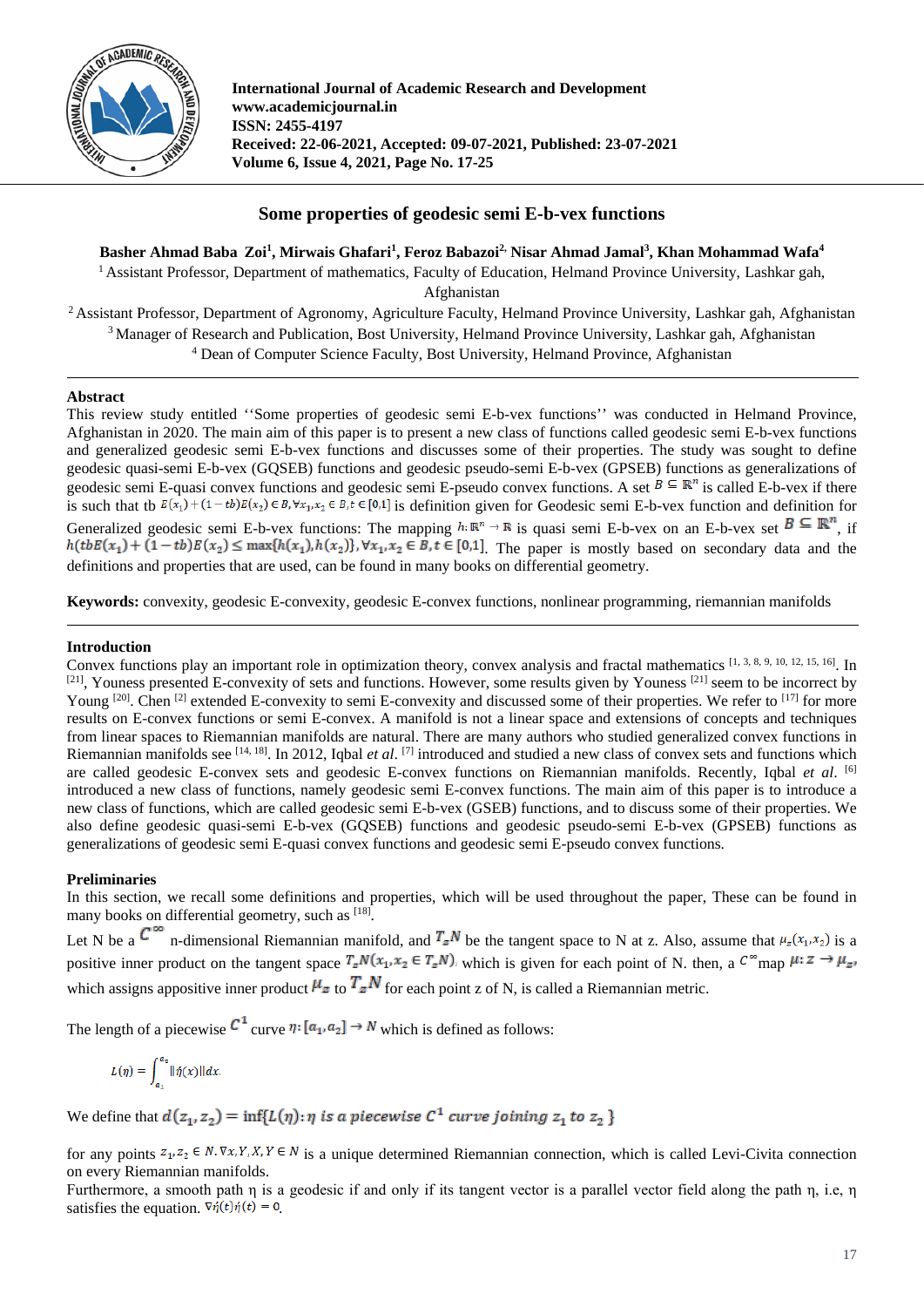Every path η is joining  $z_1, z_2 \in N$  where  $L(\eta) = d(z_1, z_2)$  is a minimal geodesic.

Finally, assume that  $(N, \mu)$  is a complete n-dimensional Riemannian manifold with Riemannian connection  $V$ .

Let  $x_1, x_2 \in N$  and  $\eta: [0,1] \to N$  be a geodesic joining the points  $x_1$  and  $x_2$ , which means that  $\eta x_1, x_2(0) = x_2$  and  $\eta x_1, x_2(1) = x_1$ .

#### **Geodesic semi E-b-vex function**

Firstly, let us give the following definitions **Definition3.1**(<sup>[13]</sup>). A set  $B \subseteq \mathbb{R}^n$  is called E-b-vex if there is such that tb  $E(x_1) + (1 - tb)E(x_2) \in B, \forall x_1, x_2 \in B, t \in \mathbb{R}$  $[0,1]$ .

**Definition3.2** ([13]). A function  $h: \mathbb{R}^n \to \mathbb{R}$  is called E-b-vex on a set  $B \subseteq \mathbb{R}^n$  if there is a map  $E: \mathbb{R}^n \to \mathbb{R}^n$  such that B is a E-bvex set and

 $h(tbE(x_1) + (1 - tb)E(x_2) \leq tbh(E(x_1)) + (1 - tb)h(E(x_2))$ ,  $\forall x_1, x_2 \in B, t \in [0,1]$ 

We now replace the space  $\mathbb{R}^n$  by a Reimannian manifold N and introduce the concepts of geodesic E-b-vex sets and geodesic E-b-vex functions on a Riemannian manifold as follows:

**Definition3.3**. Assume  $h: B \to \mathbb{R}, b: B \times B \times [0,1] \to \mathbb{R}_+$  are maps. A set  $B \subseteq N$  is called geodesic E-b-vex set if there is a unique geodesic  $\gamma E(x_1) E(x_2)$  (tb) of length  $d(x_1, x_2)$ , which belongs to B, for all  $x_1, x_2 \in B$  and  $t \in [0,1]$ .

**Definition3.4**. A function  $h: B \to \mathbb{R}$  is called geodesic E-b-vex function on a set B⊆N if there is a map  $E: N \to N$ , such that B is geodesic E-b-vex set and

$$
h(\gamma E(x_1), E(x_2)(tb)) \leq t b h(Ex_1)) + (1 - tb) h(E(x_2)), \forall x_1, x_2 \in B, t \in [0,1]
$$

**Lemma3.5**. Let  $E: N \to N$  such that E(B) is geodesic E-b-vex and E(B) geodesic E-b-vex on a set B⊂N if h is geodesic E-b-vex on  $E(B)$ .

**Proosition3.6**. Assume that  $B \subseteq N$  is geodesic E-b-vex, then  $E(B) \subseteq B$ .

**Proof**. Since B is geodesic E-b-vex, then 

$$
\gamma E(x_1), E(x_2)(tb) \in B, \forall x_1, x_2 \in B, t \in [0,1]
$$

For t=0, we get  $FE(x_1), E(x_1)(0) = E(x_2) \in B$ , then  $E(B) \subseteq B$ .

**Proposition3.7**. Assume that  $E(B)$  is geodesic E-b-vex and  $E(B) \subseteq B$ . Then B is geodesic E-b-vex. **Proof.** Let  $x_1, x_2 \in B$ , then  $E(x_1), E(x_2) \in E(B)$   $\gamma E(x_1), E(x_2)(tb) \in E(B)$  Because E(B) is geodesic E-b-vex. Then  $\gamma E(x_1), E(x_2)(tb) \in B$  which implies that B is geodesic E-b-vex.  $\Box$ 

**Definition3.8**. A function  $h: B \to \mathbb{R}$  is a geodesic semi E-b-vex on a set B if there is a map  $B: N \to N$  such that B is a geodesic Eb-vex set and

 $h(\gamma E(x_1), E(x_2)(tb) \leq t b h(x_1) + (1 - tb) h(x_2), \forall x_1, x_2 \in B, t \in [0,1]$ 

If the above inequality is strict for all  $x_1, x_2 \in B$ ,  $x_1 \neq x_2$  and  $\forall t \in (0,1)$ , then h is strictly geodesic semi E-b-vex.

**Proposition3.9**. Assume that a function  $h \rightarrow \mathbb{R}$  is a geodesic E—b-vex on a geodesic E-b-vex set B. Then h is geodesic semi Eb-vex on B if.  $h(E(x_1)) \leq h(x_1), \forall x_1 \in B$ 

**Proof**. Let h be a geodesic semi E-b-vex on a geodesic E-b-vex set B⊂N, then  $E(x_1), E(x_2)(tb) \in B$ ,  $\forall x_1, x_2 \in B$ , we have

$$
h(\gamma E(x_1), E(x_2)(tb) \leq t b h(x_1) + (1 - tb) h(x_2), \forall x_1, x_2 \in B, t \in [0,1]
$$

If th=1, then  $h(E(x_1)) \leq h(x_1)$ .

Conversely, let  $h(E(x_1)) \leq h(x_1), \forall x_1 \in B$ , then for any  $x_1, x_2 \in B$  and  $\forall t \in [0,1]$ , we have

$$
h(\gamma E(x_1), E(x_2)(tb) \leq tbh(E(x_1)) + (1 - tb)h(E(x_2)) \leq tbh(x_1) + (1 - tb)x(x_2)
$$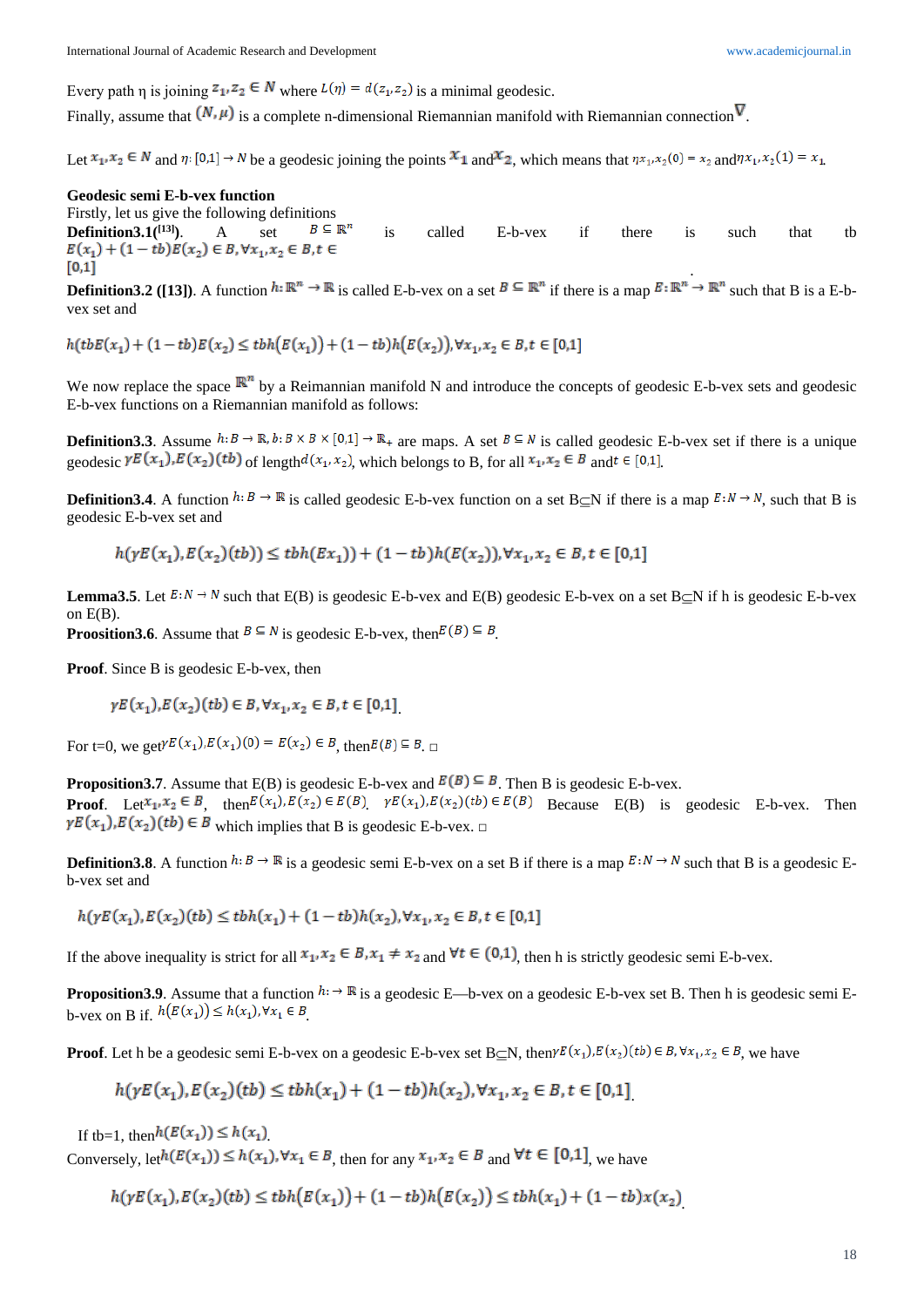**Remark3.10**. A geodesic E-b-vex function on geodesic E-b-vex set is not necessarily a geodesic semi E-b-vex function.

**Example3.11**. Let  $h: \mathbb{R} \to \mathbb{R}$  such that  $h(x) = -|x|$  and  $E(x) = \alpha x, \alpha \in (0,1]$ ,  $\forall x \in R$ . We consider the geodesic Y such that If  $x_1, x_2 \geq 0$ , then

$$
\gamma E(x_1), E(x_2)(tb) = \begin{cases} \frac{1}{\alpha} \big[ E(x_2) + tb \big( E(x_1) - E(x_2) \big) \big] & ; x_1 x_2 \ge 0, \\ \frac{1}{\alpha} \big[ E(x_2) + tb \big( E(x_2) - E(x_1) \big) \big] & ; x_1 x_2 < 0 \end{cases} = \begin{cases} x_2 + tb \big( x_1 - x_2 \big) & ; x_1 x_2 \ge 0, \\ x_2 + tb \big( x_2 - x_1 \big) & ; x_1 x_2 < 0. \end{cases}
$$

If  $x_1, x_2 \ge 0$ , then

$$
h\big(\gamma E(x_1), E(x_2)(tb)\big) = h\big(x_2 + tb(x_1 - x_2)\big) = -[(1 - tb)x_2 + tbx_1] = -[(1 - tb)x_2 + tbx_1]
$$

On the other hand

$$
tbh(E(x_1)) + (1 - tb)h(E(x_2)) = tbh(\alpha x_1) + (1 - tb)h(\alpha x_2) = -\alpha[(1 - tb)x_2 + tbx_1]
$$
  
Hence,  $h(\gamma E(x_1), E(x_2)(tb) \leq tbh(E(x_1)) + (1 - tb)h(E(x_2)), \forall t \in [0,1], \alpha \in (0,1]$ 

Similarly, this inequality can be held good when  $x_1, x_2 \le 0$ . Now if  $x_1 < 0$  and  $x_2 > 0$ , then

$$
h(\gamma E(x_1), E(x_2)(tb)) = h(x_2 + tb(x_2 - x_1)) = -[(1 + tb)x_2 - tbx_1] = -[(1 + tb)x_2 - tbx_1]
$$

On other hand

$$
tbh(E(x_1)) + (1 - tb)h(E(x_2)) = tbh(\alpha x_1) + (1 - tb)h(\alpha x_2) = -\alpha[(1 - tb)x_2 - tbx_1]
$$
  
\nIt follows that  
\n
$$
h(\gamma E(x_1), E(x_2)(tb)) \le tbf(E(x_1)) + (1 - tb)f(E(x_2))
$$
  
\nif  
\n
$$
-[(1 + tb)x_2 - tbx_1] \le -\alpha[(1 - tb)x_2 - tbx_1]
$$
  
\nIf  
\n
$$
x_2(-1 - tb + \alpha(1 - tb)) + x_1tb(1 - \alpha) \le 0
$$

Which is always true  $\forall t \in [0,1], \alpha(0,1]$ 

Similarly, this inequality can be also held good for  $x_1 > 0$ ,  $x_2 < 0$ . Thus h is geodesic E-b-vex function on R and since  $h(E(1)) = h(\alpha) = -\alpha > f(1) = -1$  for  $\alpha = \frac{1}{2}$  then from

**Proposition3.9**, h is not geodesic semi E-b-vex.

**Remark3.12**. from Proposition 3.9, it follows that geodesic E-b-vex function h on a geodesic E-b-vex set  $B \subseteq N$  with the property  $h(E(x_1)) \leq h(x_1), \forall x_1 \in B$  is geodesic semi E-b-vex but the converse need not be true. In the example 3.11, if

 $E(x_1) = \alpha x_1, \alpha > 1, \forall x_1 \in \mathbb{R}$ , then the function  $h(x)$  is geodesic semi E-b-vex on geodesic E-b-vex set R while if  $x_1 = 1, x_2 = 1$ and  $t^{b} = \frac{1}{2}$  then  $h(yE(x_1), E(x_2)(tb)) = h(1) = -1$  while  $tbh(E(x_1)) + (1 - tb)h(E(x_2)) = h(\alpha) = -\alpha, \alpha > 1$ Hence, the function h is not geodesic E-b-vex on the geodesic E-b-vex set  $\mathbb{R}$ .

**Theorem3.13**. Let  $h_1: B \to \mathbb{R}$  be a geodesic semi E-b-vex on geodesic E-b-vex-set A $\subset$ N. If  $h_2: I \to R$  is a non-decreasing E-bvex function such that range  $(h_1) \subset I$ , then the composite function  $h_1 \circ h_2$  is a geodesic semi E-b-vex on B.

**Proof**. Since  $h_1$  is a geodesic semi E-b-vex on geodesic E-b-vex set B, then<br> $h_1(\gamma E(x_1), E(x_2)(tb) \leq t b h_1(x_1) + (1 - tb)h_1x_2, \forall x_1, x_2 \in B, t \in [0,1].$ Now

$$
h_1 \circ h_2(\gamma E(x_1), E(x_2)(tb)) \le h_2[tbh_1(x_1) + (1 - tb)h_1(x_2)]
$$
  
=  $tbh_2(h_1(x_1)) + (1 - tb)h_2(h_1(x_2)) = tbh_2oh_1(x_1) + (1 - tb)h_2oh_1(x_2).$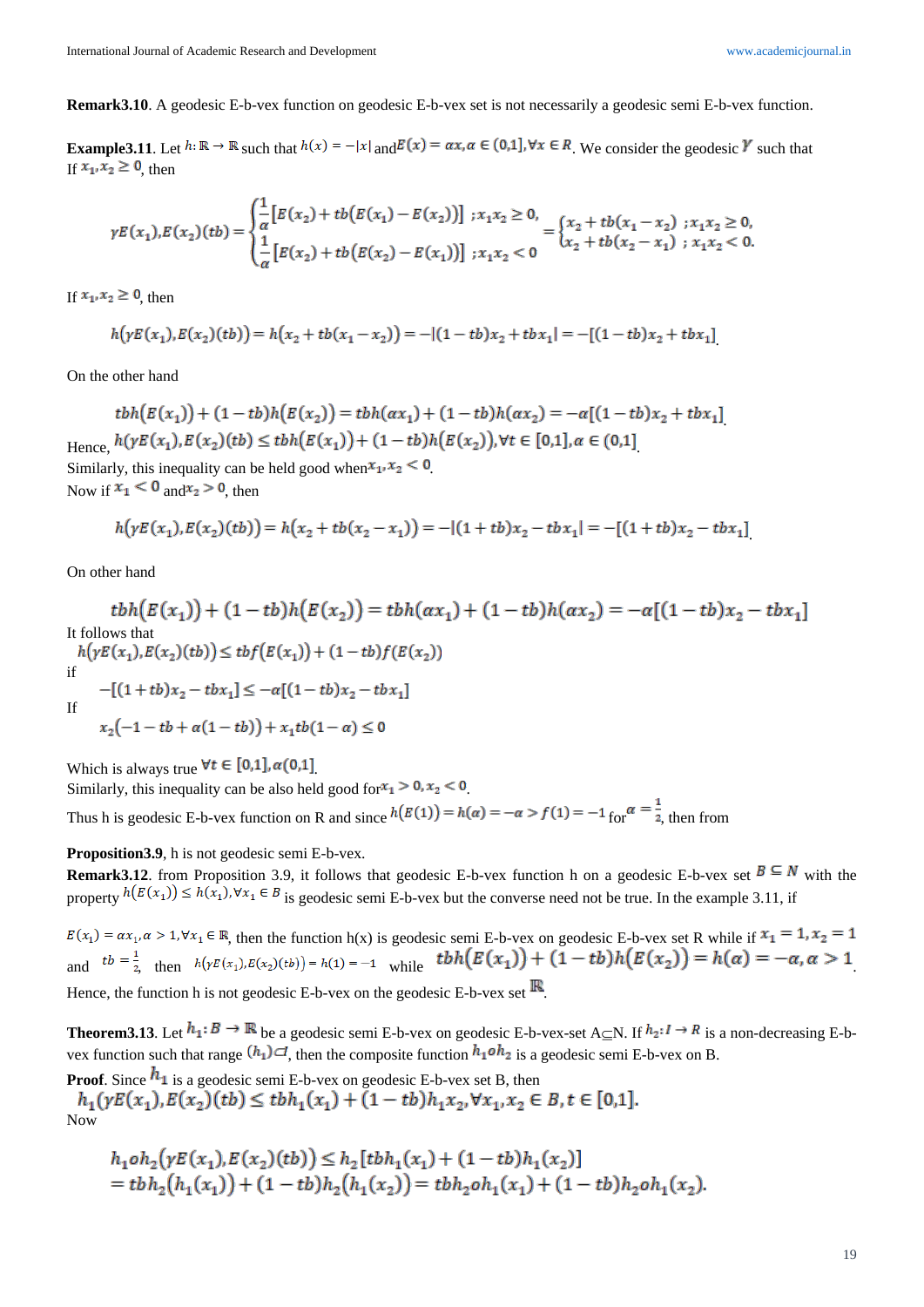From the above it follows that  $h_2 \circ h_1$  is geodesic semi E-b-vex on B.  $\Box$ 

In addition,  $h_2 \circ h_1$  is strictly geodesic semi E-b-vex function by considering  $h_2$  to a strictly non- decreasing E-b-vex function.

**Theorem3.14**. Let  $B \subseteq N$  be a geodesic E-b-vex set and  $h_i : B \to \mathbb{R}$   $i = 1, 2, ..., z$  be geodesic semi E-b-vex function. Then  $\sum_{i=1}^{g} \mu_i h_i$ ,  $\forall \mu_i \in \mathbb{R}, \mu_i \geq 0$ ,  $i = 1, 2, \dots, z$  is a geodesic semi E-b-vex on B.

**Proof**. Since each  $h_i$  is geodesic semi E-b-vex function on B, then

$$
h_i(\gamma E(x_1), E(x_2)(tb)) \leq t b h_i(E(x_1)) + (1 - tb) h_i(E(x_2)).
$$

It follows that

$$
\mu_i h_i(\gamma E(x_1), E(x_2)(tb)) \leq t b \mu_i h_i(E(x_1)) + (1 - tb) \mu_i h_i(E(x_2))
$$

Or

$$
\sum_{i=1}^s \mu_i h_i(\gamma E(x_1), E(x_2)(tb)) \leq tb \sum_{i=1}^s \mu_i h_i(E(x_1)) + (1-tb) \sum_{i=1}^s \mu_i h_i(E(x_2)).
$$

Hence the result. □

**Proposition3.15**. Assume that  $\{h_i\}_{i\in\mathbb{I}}$  is a family of real valued function defined on a geodesic E-b-vex set B⊆N such that  $sup_{i\in I}h_i(x_1)$  exists in  $\mathbb R$  for all  $x_1 \in B$ . Assume that  $h: B \to \mathbb R$  is a real function defined by  $sup_{i\in I}h_i(x_1), \forall x_1 \in B$ . If  $h_i: B \to \mathbb{R}, i \in I$  are geodesic semi E-b-vex function on B, then h is a geodesic semi E-b-vex function on B. **Proof**. Since  $h_i: B \to \mathbb{R}$ ,  $\forall i \in I$  is a geodesic semi E-b-vex function on geodesic E-b-vex set B, then

$$
h_i\big(\gamma E(x_1), E(x_2)(tb)\big) \leq t b h_i(x_1) + (1 - tb) h_i(x_2)
$$

Then

$$
\sup_{i \in I} h_i(yE(x_1), E(x_2)(tb)) \leq \sup_{i \in I} [t b h_i(x_1) + (1 - tb) h_i(x_2)] = tb \sup_{i \in I} h_i(x_1) + (1 - tb) \sup_{i \in I} h_i(x_2).
$$

This implies

$$
h\big(\gamma E(x_1), E(x_2)(tb)\big) \leq t b h(x_1) + (1 - tb) h(x_2).
$$

Hence h is a geodesic semi E-b-vex function on B  $\Box$ 

**Proposition 3.16**. Assume that  $h: B \to \mathbb{R}$  is a geodesic semi E-b-vex function on a geodesic E-b-vex set  $B \subseteq N$ , then for any real number  $\alpha$  the level set  $M_{\alpha} = \{x_1 : x_1 \in B, h(x_1) \leq \alpha\}$  is a geodesic E-b-vex set. **Proof.** For any  $x_1, x_2 \in M_a$  and  $tb \in [0,1]$ , then  $h(x_1) \le a, h(x_2) \le a$ . Since h is a geodesic semi E-b-vex function, then

$$
h(\gamma E(x_1), E(x_2)(tb)) \leq tbh(x_1) + (1 - tb)h(x_2) = tba + (1 - tb)a = a
$$

Hence,  $M_a$  is a geodesic E-b-vex set.

# **4. Generalized geodesic semi E-b-vex functions**

The concept of quasi E-b-vex function on  $\mathbb{R}^n$  was introduced by Mishra *et al.* [13] such as **Definition 4.1**. The mapping  $h: \mathbb{R}^n \to \mathbb{R}$  is quasi semi E-b-vex on an E-b-vex set  $B \subseteq \mathbb{R}^n$ , if

$$
h(tbE(x_1) + (1 - tb)E(x_2) \le \max\{h(x_1), h(x_2)\}, \forall x_1, x_2 \in B, t \in [0,1]
$$

We generalized the above concept and define geodesic quasi E-b-vex functions on Riemannian manifold and study some of their properties.

**Definition 4.2**. Assume that  $B \subseteq N$  is a nonempty geodesic E-b-vex set. A function  $h: B \to \mathbb{R}$  is called

1. Geodesic quasi semi E-b-vex if

$$
h\big(\gamma E(x_1), E(x_2)(tb)\big) \le \max\{h(x_1), h(x_2)\}, \forall x_1, x_2 \in B, t \in [0,1]
$$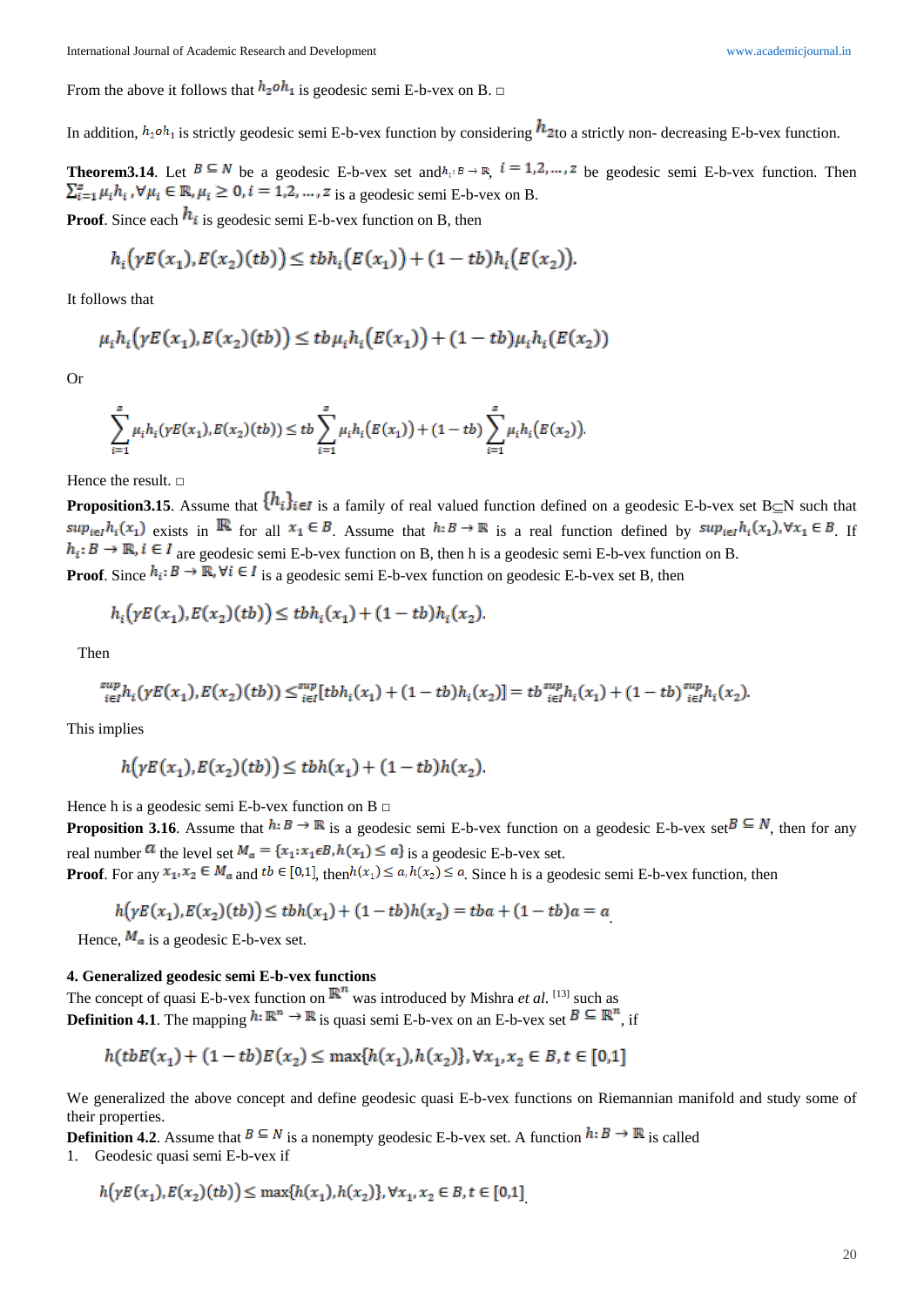2. Strictly geodesic semi quasi E-b-vex if

$$
h(\gamma E(x_1), E(x_2)(tb)) < \max\{h(x_1), h(x_2)\}\
$$

 $\forall x_1, x_2 \in B$  with  $(x_1) \neq E(x_2)$  and  $t \in (0,1)$ .

**Proposition 4.3**. Assume that  $\{h_i\}_{i\in I}$  is a family of real valued functions defined on a geodesic E-b-vex set  $B \subseteq N$  such that  $sup_{i\in I}h_i(x_1)$  exists in  $\mathbb R$  for all  $x_1 \in B$ . Assume that  $h: B \to \mathbb R$  is a real function defined by  $sup_{i\in I}h_i(x_1)$ ,  $\forall x_1 \in B$ . If  $h_i: B \to \mathbb{R}, i \in I$  are geodesic quasi semi E-b-vex functions on B, then h is a geodesic quasi semi E-b-vex function on B.

**Proof**. Since  $h_i: B \to \mathbb{R}, \forall i \in I$  is a geodesic quasi semi E-b-vex function on a geodesic E-b-vex set B, then

$$
h(\gamma E(x_1), E(x_2)(tb)) = \sum_{i \in I}^{sup} h_i(\gamma E(x_1, E(x_2)(tb))) \le \sum_{i \in I}^{sup} \max\{h_i(x_1), h_i(x_2)\}
$$
  
= max{ $\sum_{i \in I}^{sup} h_i(x_1), \sum_{i \in I}^{sup} h_i(x_2)$ } = max{ $h(x_1), h(x_2)$ }

Hence h is a geodesic quasi semi E-b-vex function on B.

**Proposition 4.4**. Assume that  $B \subseteq N$  is a geodesic E-b-vex set. Then the function  $h: B \to \mathbb{R}$  is geodesic quasi semi E-b-vexif and only if for any real number  $\alpha$  the level set  $M_{\alpha} = \{x_1 : x_1 \in B, h(x_1) \leq \alpha\}$  is geodesic E-b-vex set.

**Proof**. Let h be a geodesic semi E-b-vex function on B. Thus,  $h(\gamma E(x_1), E(x_2)(tb)) \leq \max\{h(x_1), h(x_2)\} \leq \alpha$ , that implies to  $\gamma E(x_1), E(x_2)(tb) \in M_\alpha$ , thus, the set  $M_\alpha$  is a geodesic E-b-vex.

Conversely, let  $B \subseteq N$  be a geodesic E-b-vex set and  $M_a$  is a geodesic E-b-vex for each  $a \in \mathbb{R}$ . Assume that  $a = \max\{h(x_1), h(x_2)\}\$  for each  $x_1, x_2 \in B$ , then  $x_1, x_2 \in M_a$ . Since  $M_a$  is a geodesic E-b-vex set, then  $h(\gamma E(x_1), E(x_2)(tb)) \le a = \max\{h(x_1), h(x_2)\}\$ . Hence h is a geodesic quasi semi E-b-vex function on B.

**Proposition 4.5**. Assume that  $g_i: N \to \mathbb{R}, i = 1, 2, ..., k$  are geodesic quasi semi E-b-vex functions on N. Then the set  $B = \{x_1 \in N : g_i(x_1) \leq 0, i = 1, 2, ..., k\}$  is a geodesic E-b-vex set.

**Proof**. The proof follows from the proposition 4.4. □

**Proposition 4.6**. Assume that  $h: B \to \mathbb{R}$  is a geodesic semi E-b-vex function on a geodesic E-b-vex set  $B \subseteq N$ , then h is also a geodesic quasi E-b-vex function on B.

**Proof**. Since  $h: B \to \mathbb{R}$  is a geodesic semi E-b-vex function on a geodesic E-b-vex set  $B \subseteq N$ , then

$$
h(\gamma E(x_1), E(x_2)(tb)) \leq tbh(x_1) + (1 - tb)h(x_2)
$$
  
\n
$$
\leq tb \max\{h(x_1), h(x_2)\} + (1 - tb) \max\{h(x_1), h(x_2)\} = \max\{h(x_1), h(x_2)\}
$$

Hence h is a geodesic quasi semi E-b-vex function on B.

In the following example, we can see that a geodesic quasi semi E-b-vex may not be geodesic semi E-b-vex. **Example 4.7.** Assume that  $h: B = [0,2] \rightarrow \mathbb{R}$  such that

$$
h(x_1) = \begin{cases} 0 & \text{if } 0 \le x_1 1, \\ 1 & \text{if } 1 < x_1 \le 2 \end{cases} \qquad E(x_1) = \begin{cases} 1 & \text{if } 0 \le x_1 \le 1, \\ 2 & \text{if } 1 < x_1 \le 2 \end{cases}
$$

and  $b(x, y, t) = 1$ .

We consider the geodesic  $\mathbf{y}$  such that

$$
\gamma E(x_1), E(x_2)(tb) = tbE(x_1) + (1 - tb)E(x_2), \forall x_1, x_2 \in [0,1]
$$

It is clear that h is a geodesic quasi semi E-b-vex function but it is not a geodesic semi E-b-vex function on B set because, for  $x_1 = 0, x_2 = 2, t = \frac{1}{2}$ , we get

$$
h(\gamma E(x_1), E(x_2)(tb)) = h\left(\frac{3}{2}\right) = 1 > tbh(x_1) + (1 - tb)h(x_2) = \frac{1}{2}
$$

**Proposition 4.8**. Assume that  $h_1: B \to \mathbb{R}$  is a geodesic quasi semi E-b-vex function on a geodesic E-b-vex set  $B \subseteq N$  and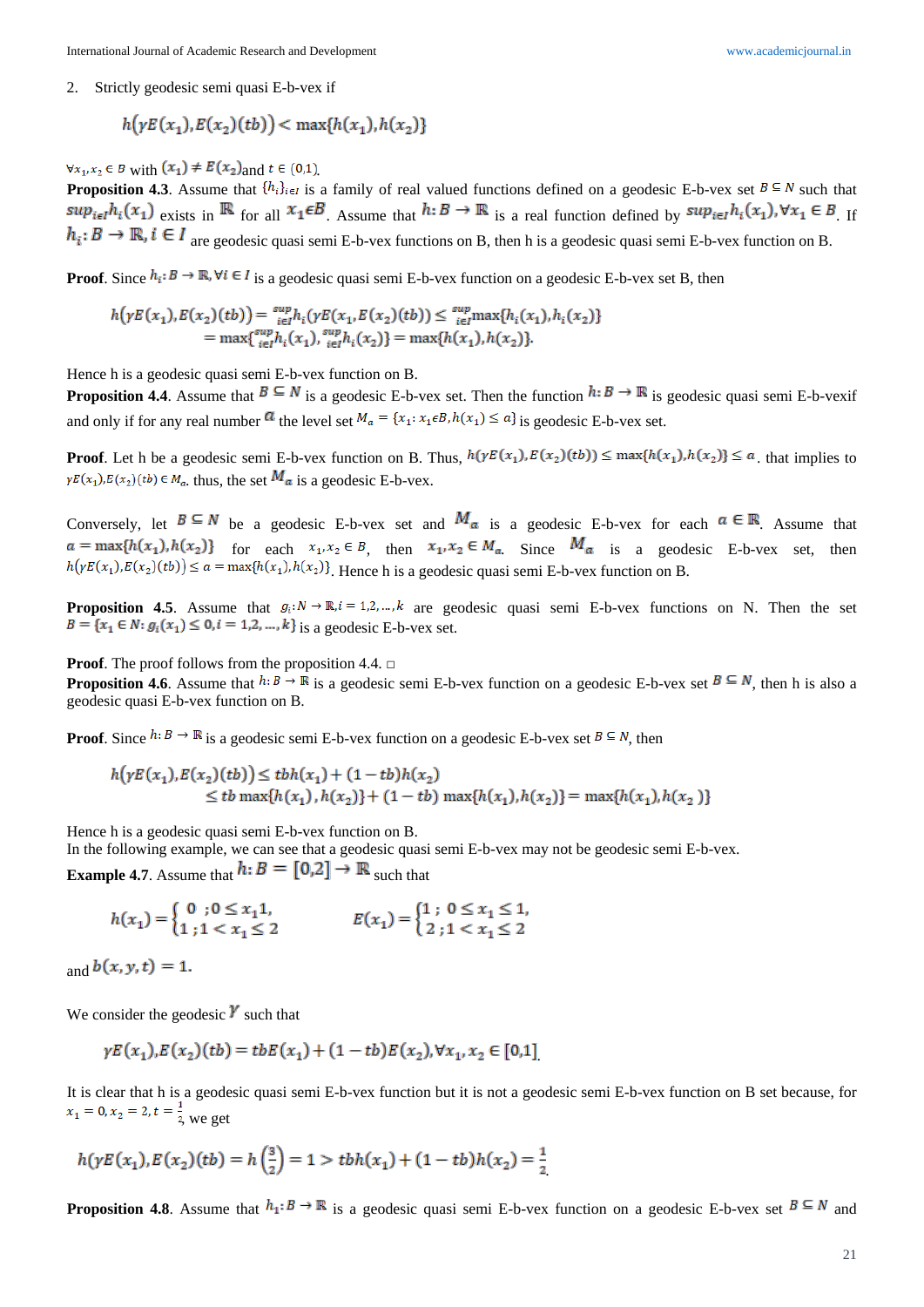$h_2: \mathbb{R} \to \mathbb{R}$  is non-decreasing function, then  $h_2 \circ h_1$  is a geodesic quasi semi E-b-vex function on B.

**Proof**. Since  $h_1: B \to \mathbb{R}$  is a geodesic quasi semi E-b-vex function on a geodesic E-b-vex set  $B \subseteq N$  and  $h_2: \mathbb{R} \to \mathbb{R}$  is a nondecreasing function, then

$$
(h_2oh_1)(\gamma E(x_1), E(x_2)(tb)) = h_2(h_1(\gamma E(x_1), E(x_2)(tb))) \le h_2(\max\{h_1(x), h_1(x_2)\})
$$
  
= max{h\_2oh\_1(x\_1), h\_2ox\_1(x\_2)}

Hence  $h_2 \circ h_1$  is a geodesic quasi semi E-b-vex function on B.

### **5. Epigraph and nonlinear programming**

In this section, a characterization of geodesic E-b-vex function in terms of its epigraphs is discussed. **Definition 5.1**. Assume that  $B \subseteq N \times \mathbb{R}$  and  $E: N \to N$ , then the set B is called a geodesic E-b-vex set if

$$
(\gamma E(x_1), E(x_2)(tb), tba_1 + (1 - tb)a_2) \in B, \forall (x_1, a_1), (x_2, a_2) \in B, t \in [0,1]
$$

**Proposition 5.2.** Assume that  $\{B_i \subseteq N \times \mathbb{R}\}_{i \in I}$  is a family of geodesic e-b-vex sets. Then intersection  $\bigcap_{i \in I}$  is geodesic E-bvex.

**Proof**. Let  $(x_1, a_1)$ ,  $(x_2, a_2)$   $\in \bigcap_{i \in I} B_i$ . Then for each  $i \in I$ ,  $(x_1, a_1)$ ,  $(x_2, a_2) \in B_i$ , we have

$$
(\gamma E(x_1), E(x_2)(tb), tba_1 + (1 - tb)a_2) \in B_i, \forall t \in [0,1]
$$

Thus,

$$
(\gamma E(x_1), E(x_2)(tb), tba_1 + (1 - tb)a_2) \in \cap_{i \in I} B_i, \forall t \in [0,1]
$$

Hence  $\bigcap_{i \in I} B_i$  is a geodesic E-b-vex set.

Now, the epigraph  $epi(h)$  of h is given by

$$
epi(h) = \{(x_1, a_1) : x_1 \in B \subseteq N, a_1 \in \mathbb{R}, h(h_1) \le a_1\}
$$

A sufficient condition for h to be a geodesic semi E-b-vex function is given in the following theorem:

**Theorem 5.3.** Assume that  $h: B \to \mathbb{R}$  is a real valued function on a geodesic E-b-vex set  $B \subseteq N$ . If  $epi(h)$  is a geodesic E-b-vex set, then h is a geodesic E-b-vex function on B.

**Proof.** Let  $x_1, x_2 \in B$  and  $(x_1, h(x_1), (x_2), h(x_2)) \in epi(h)$ . Due to  $epi(h)$  is geodesic E-b-vex set, then

$$
(yE(x_1), E(x_2)(tb), tbh(x_1) + (1 - tb)h(x_2))\epsilon epi(h),
$$

So

$$
h(\gamma E(x_1), E(x_2)(tb) \leq t b h(x_1) + (1 - tb) h(x_2).
$$

Hence h is a geodesic E-b-vex function on B.  $\Box$ 

**Proposition 5.4.** Assume that  $\{h_i\}_{i \in I}$  is a family of real valued function which are bounded from above on a geodesic E-b-vex  $B \subseteq N$  and let their epigraphs  $epi(h_i)$  be geodesic E-b-vex set in  $B \times \mathbb{R}$ . Then, the function  $h(x_1) = sup_{i \in I} h_i(x_1)$  is a geodesic semi E-b-vex on B.

**Proof.** Since  $epi(h_i) = \{(x_1, a_1): x_1 \in B, a_1 \in \mathbb{R}, h_i(x_1) \leq a_1\}$  are geodesic E-b-vex sets in  $B \times \mathbb{R}$  Therefore, their intersection

$$
\bigcap_{i \in I} epi(h_i) = \{(x_1, a_1) : x_1 \in B, a_1 \in \mathbb{R}, h_i(x_1) \le a_1, i \in I\} = \{(x_1, a_1) : x_1 \in B, a_1 \in \mathbb{R}, h(x_1) \le a_1\}
$$

Is also geodesic E-b-vex set in  $B \times \mathbb{R}$ . Hence, by Theorem 5.3, h is geodesic semi E-b-vex function on B.  $\Box$ **Definition 5.5.** Assume that  $B \subseteq N \times \mathbb{R}, E: N \to N, I: \mathbb{R} \to \mathbb{R}$  and  $b: B \times B \times [0,1] \to \mathbb{R}$ , then a set B is called a geodesic  $E \times I - b - \nu e x$  set  $_{\text{if}} (\gamma E(x_1), E(x_2)(tb), tba_1 + (1 - tb)a_2) \in B, \forall (x_1, a_1), (x_2, a_2) \in B, t \in [0,1]$ 

It is easy to show that  $B \subseteq N$  is a geodesic E-b-vex set if  $B \times \mathbb{R}$  is a geodesic  $E \times I - b - v e x$  set.

The following theorem gives a characterization of a geodesic E-b-vex function in terms of its  $epi(h)$ . **Theorem 5.6**. Assume that  $B \subseteq N$  is a geodesic E-b-vex set, then h is a geodesic semi e-b-vex function on B if epi(h) is a geodesic  $E \times I - v - v e x$  on  $B \times \mathbb{R}$ 

**Proof**. Let be a geodesic semi E-b-vex function on B and let  $(x_1, a_1)$ ,  $(x_2, a_2)$  *eepi*(*h*),  $t \in [0,1]$ , then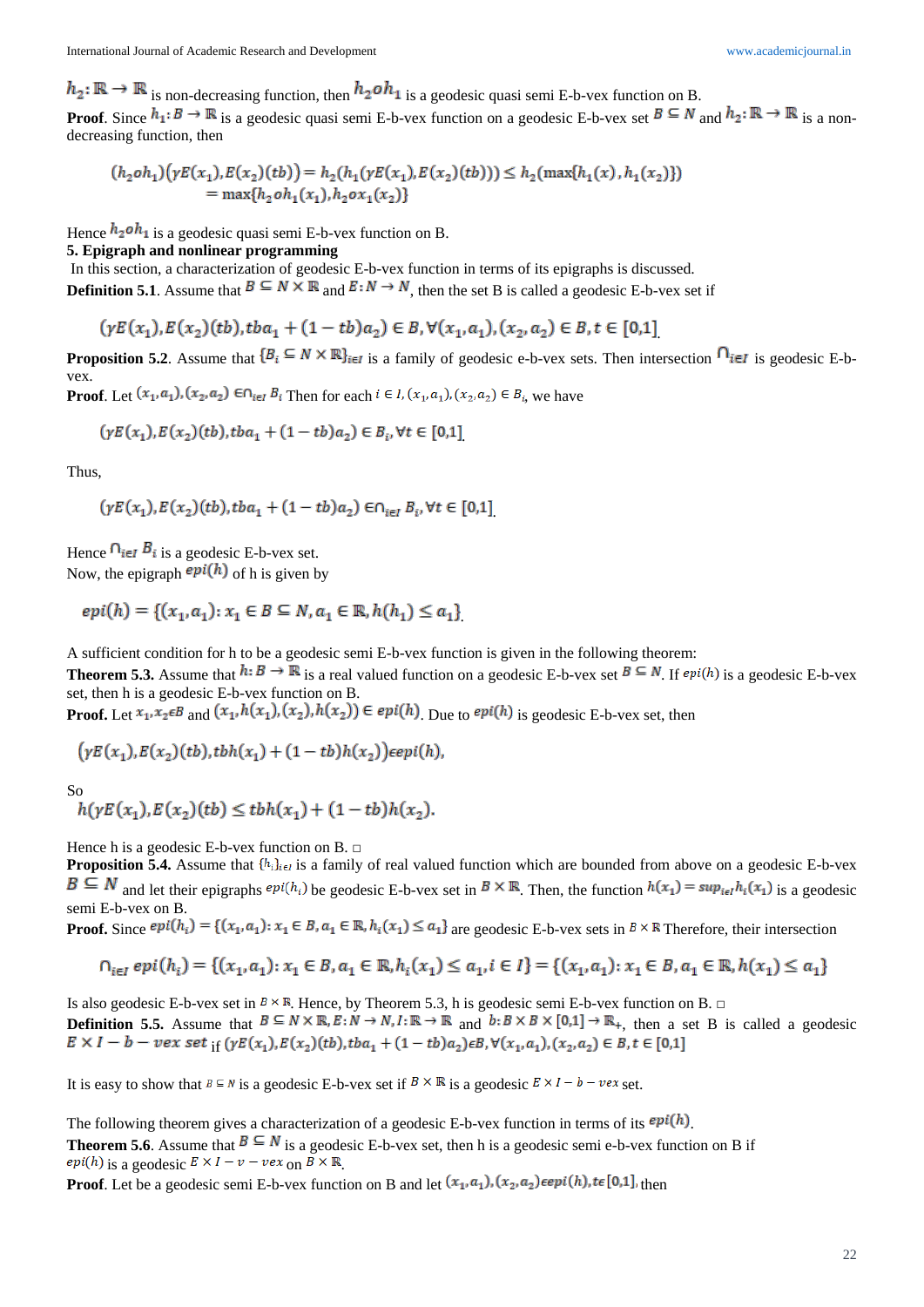International Journal of Academic Research and Development [www.academicjournal.in](http://www.academicjournal.in/)

$$
h(\gamma E(x_1), E(x_2)(tb) \leq t b h(x_1) + (1 - tb)h(x_2) \leq t b a_1 + (1 - tb)a_2
$$

Thus,

$$
(yE(x_1), E(x_2)(tb), tba_1 + (1 - tb)a_2) \in epi(h)
$$

Which implies that  $epi(h)$  is geodesic  $E \times I - b - vex$  on  $B \times \mathbb{R}$ . Now, let  $epi(h)$  be geodesic  $E \times I - b - vex$  on  $B \times \mathbb{R}$ , and let  $x_1, x_2 \in B$ ,  $t \in [0,1]$ , then  $(x_1, h(x_1))$ ,  $(x_2, h(x_2)) \in epi(h)$ . Due to epi(h) being geodesic  $E \times I - b - \nu e \times_{\text{on}} B \times \mathbb{R}$ then

$$
(yE(x1),E(x2)(tb), tba1 + (1 - tb)a2)\epsilon epi(h)
$$

That is

$$
h\big(\gamma E(x_1), E(x_2)(tb)\big) \leq t b h(x_1) + (1 - tb) h(x_2)
$$

Which implies that h is a geodesic semi E-b-vex function on  $B. \Box$ 

**Definition 5.7.** Let B be nonempty geodesic E-b-vex set. A function  $h: B \to \mathbb{R}$  is called a geodesic semi E-b-vex on B, if there exist a strictly positive function  $z: B \times B \to \mathbb{R}$  such that

$$
h(x_1) < h(x_2) \to h\big(\gamma E(x_1), E(x_2)(tb)\big) \le h(x_2) + tb(t-1)z(x_1, x_2), \forall x_1, x_2 \in B, t \in (0,1).
$$

**Proposition 5.8.** Assume that  $h: B \to \mathbb{R}$  is a geodesic semi E-b-vex function on a geodesic E-b-vex set  $B \subseteq N$ , then h is a geodesic pseudo semi E-b-vex on B.

**Proof.** Let  $h(x_1) < h(x_2)$  and since h is a geodesic semi E-b-vex function on B, then  $\forall x_1, x_2 \in B, t \in (0,1)$ 

$$
h(\gamma E(x_1), E(x_2)(tb)) \leq t b h(x_1) + (1 - tb) h(x_2) < h(x_2) + tb(t - 1) \big( h(x_2) - h(x_1) \big) \\ = h(x_2) + tb(t - 1) z(x_1, x_2)
$$

where  $z(x_1, x_2) = h(x_2) - h(x_1) > 0$ , then h is geodesic pseudo semi E-b-vex. □

**Proposition 5.9.** Assume that  $h: B \to \mathbb{R}$  is a geodesic pseudo semi E-b-vex function on a geodesic E-b-vex set  $B \subseteq N$ , then h is a geodesic quasi semi E-b-vex on B.

**Proof.** Let  $h(x_1) \leq h(x_2)$  and since h is a geodesic pseudo semi E-b-vex function on B, then  $\forall x_1, x_2 \in B, t \in (0,1)$  then

 $h(\gamma E(x_1), E(x_2)(tb)) \leq h(x_2) + tb(t-1)z(x_1, x_2) < h(x_2) = \max\{h(x_1), h(x_2)\}\$ 

Hence h is a geodesic quasi semi E-b-vex on B.

Consider the following problem:  $(P)Minh(x_1)$  such that  $x_1 \in B = \{x_1 \in N : h_i(x_1) \le 0, i = 1, 2, ..., k\}$  are real valued function on a geodesic E-b-vex set B.

We also need to the following problem  $(P_E)Min(h(E(x_1)))$  such that  $x_1 \in B$ .

**Theorem 5.10.** Assume that  $B \subseteq N$  is a geodesic E-b-vex set and  $h(E(x_1)) \leq h(x_1)$  for each  $x_1 \in B$ . If  $\overline{x}_1$  is a solution of the problem  $(P_E)$ , then  $E(\bar{x}_1)$  is a solution of the problem  $(P)$ .

**Proof.** Let  $E(\bar{x}_1)$  be not a solution of problem (P), then there exists  $x_2 \in B$  such that  $h(x_2) < h(E(\bar{x}_1))$ . then  $h(E(x_2)) \leq h(x_2) < h(E(\bar{x}_1))$ , which contradicts the optimality of  $\bar{x}_1$  of problem (P<sub>E</sub>).

**Theorem 5.11.** Assume that  $h: B \to \mathbb{R}$  is a geodesic semi E-b-vex on a geodesic E-b-vex set  $B \subseteq N$  and  $\overline{X}_1$  is a solution of the problem (P<sub>E</sub>), then  $E(\bar{x}_1)$  is a solution of problem (P).

**Proof.** The proof follows from the above theorem.

**Theorem 5.12.** Let  $B \subseteq N$  be a geodesic E-b-vex set,  $h: N \to \mathbb{R}$  be a geodesic E-b-vex function on B and  $h(E(x_1)) \leq h(x_1), \forall x_1 \in B$ if  $x^0 = E(z^0) \in E(B)$  is a local minimum of the problem (P), then  $x^0$  is global minimum of problem (P) on B.

**Proof.** Let  $x^0 = E(z^0) \in E(B)$  be a nonglobal minimum of the problem (P) on B, then there is  $x_2 \in B$  such that  $h(x_2) < h(x^0) = h(E(z^0))$ , since function  $h: \overline{N} \to \mathbb{R}$  is geodesic E-b-vex and  $h(E(x_1)) \leq h(x_1), \forall x_1 \in B$ , then

$$
h\big(\gamma E(z^0), E(x_2)(tb)\big) \leq t b h\big(E(z^0)\big) + (1 - tb)h\big(E(x_2)\big) \leq t b h(x^0) + (1 - tb)h(x_2)
$$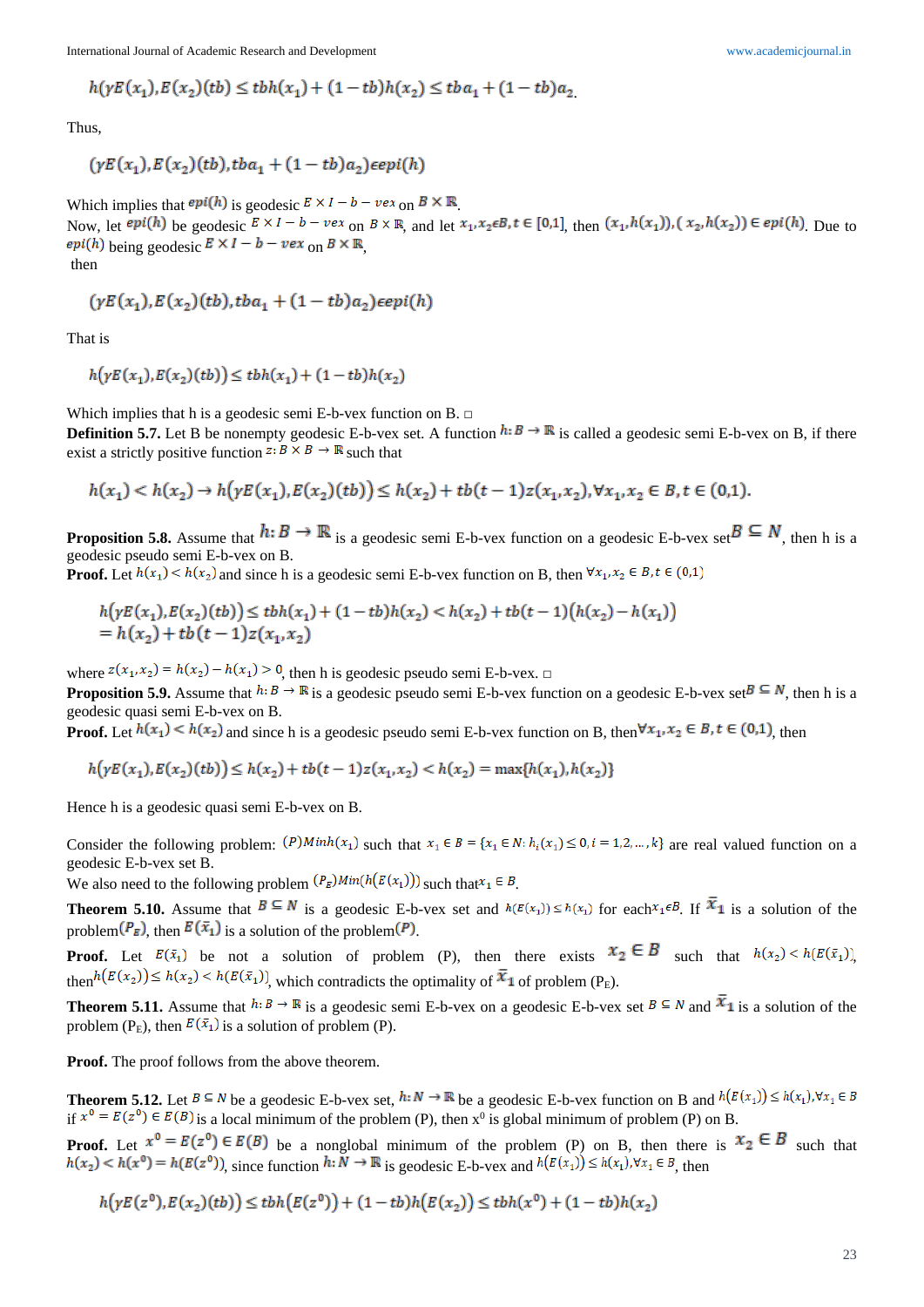$$
\langle t\,(h(x^0)+(1-tb)h(x^0)=h(x^0))
$$

for any small  $t \in (0,1)$ , which contradicts the local optimality of  $\mathcal{X}^0$  for problem (P). Hence  $\mathcal{X}^0$  is a global minimum of problem (P) on B.

**Theorem 5.13.** Assume that  $h: N \to \mathbb{R}$  is a strictly geodesic semi E-b-vex on a geodesic E-b-vex set  $B \subseteq N$ , them the global optimal solution of problem (P) is unique.

**Proof.** Let  $x_1 \neq x_2$  be two different global optimum solution of problem (P), then  $h(x_1) = h(x_2)$ . Since h is strictly geodesic semi E-b-vex on B, then

$$
h\big(\gamma E(x_1), E(x_2)(tb)\big) < t b h(x_1) + (1 - tb) h(x_2) = h(x_1), \forall t \in (0, 1)
$$

Which contradicts the optimality of  $\mathfrak{X}_1$  of problem (P). Hence the global optimal solution of problem (P) is unique.  $\Box$ 

**Theorem 5.14.** Assume that  $h: N \to \mathbb{R}$  is a geodesic quasi semi E-b-vex on a geodesic E-b-vex set  $B \subseteq N$  and  $\alpha = min_{x_1 \in B} h(x_1)$ . Then the set  $G = {x_1 \in B : h(x_1) = a}$  of optimal solutions of problem (P) is geodesic E-n-vex. If h is strictly geodesic quasi semi E-b-vex on B,then the set G is a singleton.

**Proof.** Let  $x_1, x_2 \in G$ ,  $t \in [0,1]$ , then  $x_1, x_2 \in B$  and  $h(x_1) = a = h(x_2)$ . Since  $h : B \to \mathbb{R}$  is geodesic quasi semi E-b-vex on B, then  $h(\gamma E(x_1), E(x_2)(tb) \leq \max\{h(x_1), h(x_2)\} = a$  which implies that  $\gamma E(x_1), E(x_2)(tb) \in G$  is geodesic E-b-vex.

Now, assume on the contrary that  $x_1 \neq x_2 \in G$  and  $t \in (0,1)$ , then  $yE(x_1), E(x_2)(tb) \in B$ . Since h is strictly geodesic quasi semi E-b-vex on B, then

$$
h(\gamma E(x_1), E(x_2)(tb)) < \max\{h(x_1), h(x_2)\} = a
$$

This contradicts that  $a = min_{x_{1 \in B}} h(x_1)$  and hence the result.

**Theorem 5.15.** Assume that  $h: N \to \mathbb{R}$  is a geodesic semi E-b-vex on a geodesic E-b-vex set  $B \subseteq N$ , then the set of optimal solution of problem (P) is a geodesic E-b-vex.

**Proof.** Let  $\mathbf{x}^*$  be optimal solution of problem (P) and let  $\mathbf{a} = h(\mathbf{x}^*)$ . Assume that G is the set of optimal solutions for problem (P) as follows  $G = \{x_1 \in B : h(x_1) \le a\}$ , for any  $x_1 \ne x_2 \in G$  and  $\mathbf{t} \in [0,1]$ , Since  $h: N \to \mathbb{R}$  is a geodesic semi E-b-vex function, then

$$
h\big(\gamma E(x_1), E(x_2)(tb)\big) \leq t b h(x_1) + (1 - tb) h(x_2) \leq a.
$$

Thus,  $\gamma E(x_1), E(x_2)(tb) \in G$ , and it follows that G is geodesic E-b-vex set.

**Theorem 5.16.** Assume that  $h: N \to \mathbb{R}$  and  $g_i: N \to \mathbb{R}$ ,  $i = 1, 2, ..., k$  are quasi semi E-b-vex on N, then the set of optimal solution of problem (P) is a geodesic E-b-vex.

**Proof.** From proposition 4.5, it follows that B is geodesic E-b-vex set. Hence, by Theorem 5.14, the set  $G = {x_1 \in B : h(x_1) = a}$  of optimal solutions of problem (P) is geodesic E-b-vex.

#### **Conflicts of interests**

The authors declare that they have no conflicts of interests regarding publication of this article and they do not have direct financial relation that might lead to conflict of interest for any the author.

## **Acknowledgement**

The authors are exceptionally grateful to the anonymous referees for their valuable suggestions and comment, which helped the authors to improve the work.

#### **References**

- 1. Boltyanski, Martini Soltan PS PS. Excursions into combinatorial geometry, Springer, Berlin, 1997.
- 2. Chen X. Some properties of semi-E-convex functions, journal of Mathematical Analysis and Applications,2002:275:251- 262.
- 3. Denzer L, Grunbaum B, Klee V, Helly's. theorem and its relatives. Ln: V. Klee (ed.) Convexity, Proc. Sympos. Pure Math,1963:7:101-180.
- 4. Duca DI, Lupsa L. On the E-epigraph of an E-convex functions, journal of Optimization Theory and Applications,2006:129:341-348.
- 5. Fulga C, Preda V. Nonlinear programming with E-preinvex and local E-preinvex functions, European journal of operational Research,2009:192:(3):737-743.
- 6. Iqbal A, Ahmad I, Ali S. Some properties of geodesic semi-E-convex functions, Nonlinear Analysis: Theory, Method and